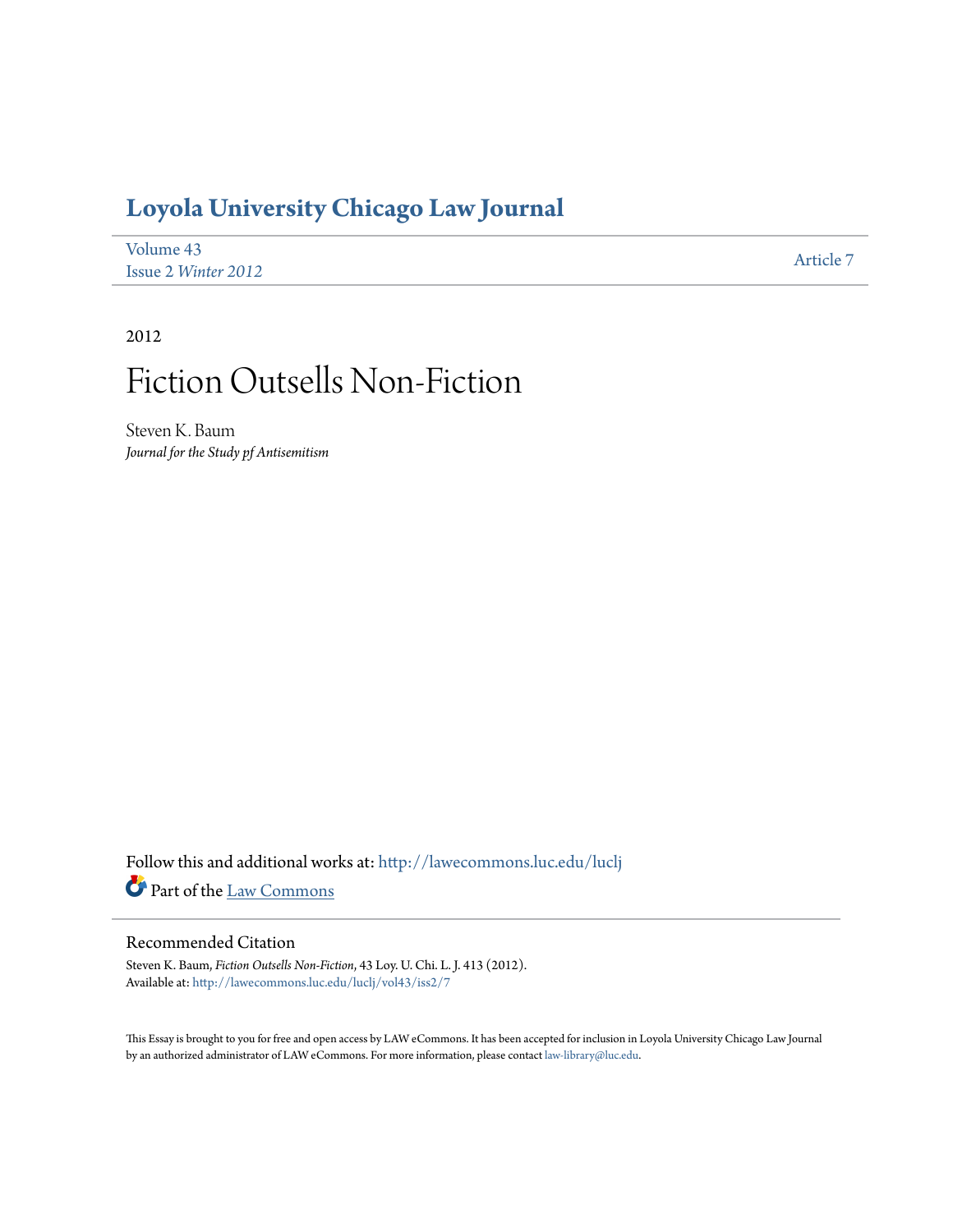# **Essay**

## Fiction Outsells Non-Fiction

## *Steven K Baum* \*

**If** you speak to a bookseller, he or she will tell you that fiction books outsell non-fiction books **by** a ratio of three to one. Unless you own a bookstore, such statistics do not mean much, except when considered in conjunction with a recent Gallup Poll, which found that three out of four people believe in some form of superstition.' **Add** that to the statistics that adults spend an average of four hours per day watching television<sup>2</sup> and that their children spend even more time online, $3$  and you will start to see a pattern. To say that we spend a portion of our waking life in fantasy may be an understatement.

Fantasy helps us formulate our needs, desires, and wishes. When we are not formulating our needs, we look for social rules and depend on fantasy to survive in the social world. It is very much, as scientist Carl Sagan said, a "demon-haunted world."4

To illustrate this point, consider the following breakdown of the percentages of the American population that believe in superstitious phenomena:<sup>5</sup>

**<sup>\*</sup>** Steven K. Baum is Editor-in-Chief of the Journal for the Study of Antisemitism.

**<sup>1.</sup>** David W. Moore, *Three in Four Americans Believe in Paranormal,* **GALLUP NEWS** SERVICE (June 16, 2005), http://www.gallup.com/poll/16915/three-four-americans-believeparanormal.aspx?version=print. For religious-based beliefs, see HUMPHREY TAYLOR, HARRIS POLL. WHAT PEOPLE Do **AND** Do **NOT** BELIEVE **IN** 1 (Dec. *15, 2009). available at* http://www .harrisinteractive.com/vault/Harris Poll\_2009\_12\_15.pdf (listing the following statistics: belief in Hell **610%,** Virgin Birth **610%,** Devil **60%,** Ghosts **42%,** UFOs **32%,** Astrology **26%,** Witches **23%,** Reincarnation **20%).**

<sup>2.</sup> Susan Quilty, *Average Amount of Time Americans Spend Watching TV,* HELIUM (Mar. **27. 2008),** http://www.helium.com/items/954928-average-amount-of-time-americans-spend-watching -tv.

**<sup>3.</sup>** News Release, Kaiser Family Foundation, Daily Media Use Among Children and Teens **Up** Dramatically from Five Years Ago (Jan. 20, 2010), http://www.kff.org/entmedia/entmedia0 12010nr.cfm.

<sup>4.</sup> CARL SAGAN, THE **DEMON-HAUNTED** WORLD **113 (1996).**

**<sup>5.</sup>** *Moore. supra note* **1.**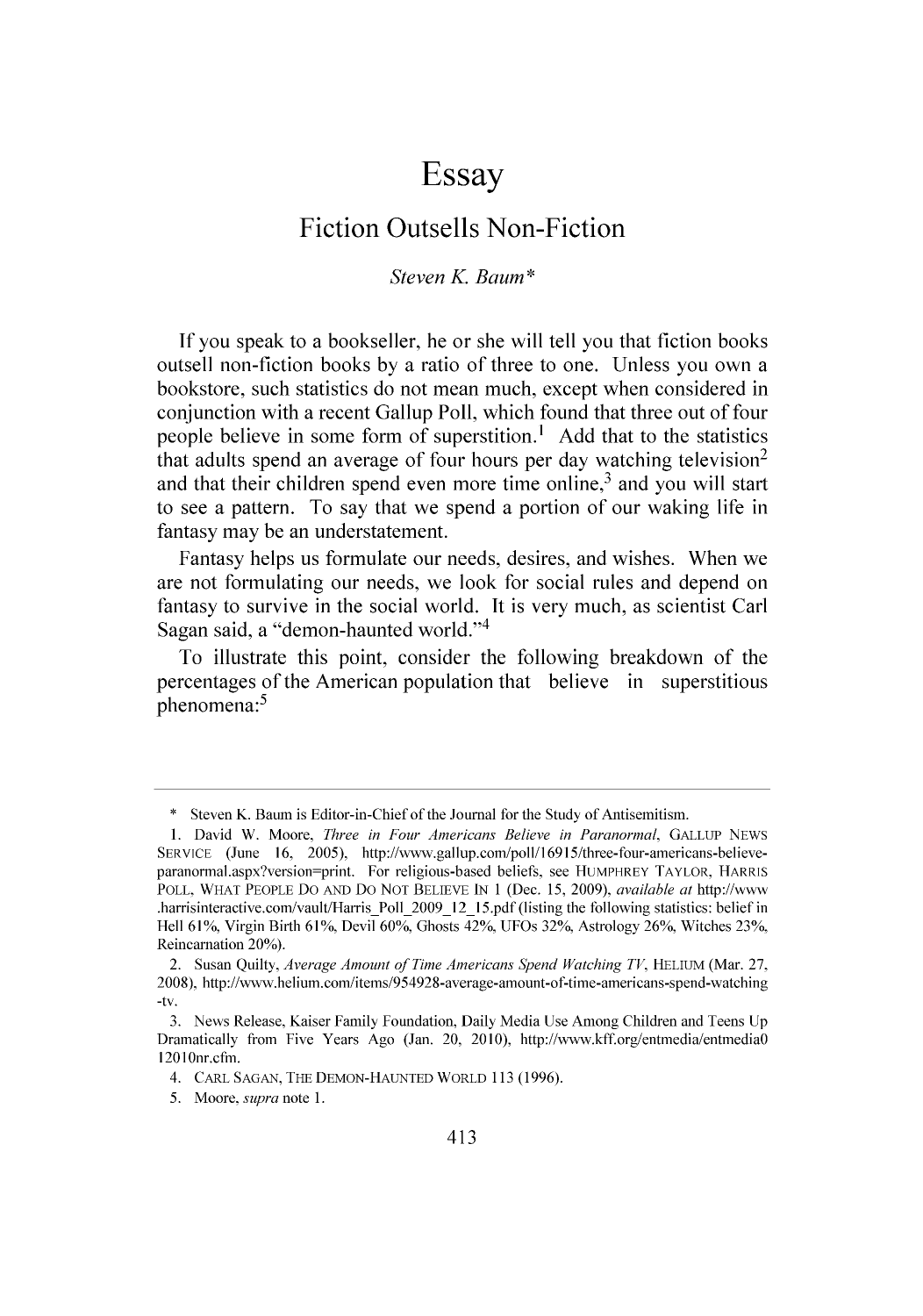| 41% |
|-----|
| 37% |
| 32% |
| 31% |
| 26% |
| 25% |
| 21% |
| 21% |
| 9%  |
|     |

Similarly, we adopt widely held social beliefs of others. We define others as ethnic, religious, gender, and racial group members who are not our own. As an example, an international survey asked respondents to respond to the statement: "Jews have too much power in international financial markets."<sup>6</sup> Below is a breakdown by country of the percentage of people responding "probably true" to that statement:<sup>7</sup>

| Spain          | 74% |
|----------------|-----|
| Hungary        | 59% |
| Poland         | 54% |
| Austria        | 37% |
| France         | 27% |
| Germany        | 22% |
| United Kingdom | 15% |

This survey is routinely conducted and yields fairly consistent findings. The results are telling—there are more Eastern Europeans and Spaniards who believe that "the Jews" are behind international finances than there are Americans who accept haunted houses, ghosts, and other superstitions.

How is **it** possible that anti-Semitic beliefs are more widely held than many superstitions? The short answer is that people perceive Jews as both real and as a superstition. This phenomenon is based on the mind's proclivity for natural distortions and the distribution and transmission process that creates social beliefs. In a word—advertising.

**<sup>6.</sup>** Press Release, Anti-Defamation League, **ADL** Survey in Seven European Countries Finds Anti-Semitic Attitudes Steady; **31** Percent Blame Jews for Financial Crisis (Feb. **10, 2009),** http://www.adl.org/PresRele/ASInt *13/5465* 13.htm [hereinafter **ADL** Survey]. In previous **ADL** polls, Belgium and Switzerland average 40% and the Netherlands is consistently the lowest at 14%. **ANTI-DEFAMATION LEAGUE,** ATTITUDES TOWARD **JEWS AND** THE MIDDLE **EAST IN** SIX **EUROPEAN** COUNTRIES, FIRST **INTERNATIONAL** RESOURCES, **LLC 7** (July **2007),** *available at* http://www.adl.org/anti\_semitism/European Attitudes Survey July 2007.pdf.

**<sup>7.</sup> ADL** Survey, *supra* note **6.**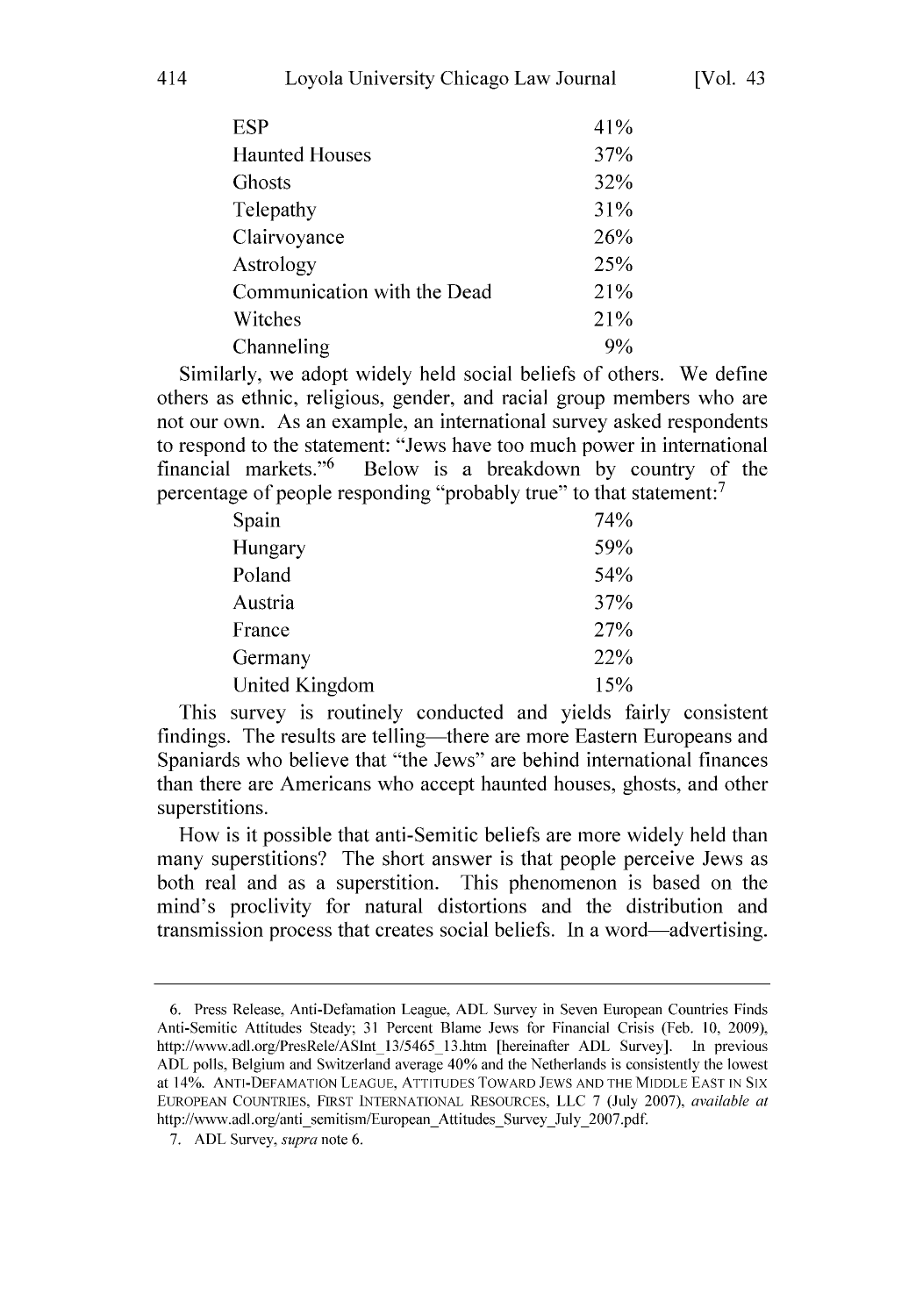Quite simply, many of our social ideas are formed **by** consensus and affirmed **by** hearing the same things over and over, essentially creating ethnic myths. The same mechanisms that remind us that "things go better with Coke" also remind us that "things don't go better with Jews" (and Blacks and Hispanics and so on). **If** enough people say it, our brains are tricked into believing that it must be true. This world of heuristics and their mass distribution forms our social world. In this realm, social consensus determines reality.<sup>8</sup>

For example, there is no scientific evidence to support religious, racial, or ethnic myths, yet most people believe them to be true. Scientists consistently fail to find supporting data between ethnicity/race and personality in studies that investigate the relationship between ethnic myths and personality traits.<sup>9</sup> Even if you tell people that racial science is "junk" and lacks scientific support, they will continue to believe any number of ethnic myths. This particular notion is called "confirmation bias"—the act of only looking for data that confirms preexisting opinions. It is but one of several heuristics, and scientists are just now beginning to understand how heuristics fit with social beliefs.

#### **1. SOCIAL BELIEFS AND HEURISTICS**

Heuristics is the science of studying mental short cuts—how the mind renders decisions, creates opinions, and jumps to conclusions and under what conditions. Some heuristics are inaccurate and some are very accurate, e.g., using a rule of thumb or an educated guess to determine our decisions. Introduced **by** Nobel Laureate Herbert Simon and further developed **by** Nobel Prize winners Amos Tversky and Daniel Kahneman, heuristics are cognitive in structure but social in character, often working outside awareness and logic.

Corporate America knows about heuristics. For instance, there is a scarcity heuristic in that the mind values a commodity based on its availability. The coffee giant Starbucks recently introduced a new brand of coffee called "Tribute." On a recent trip to Starbucks, **I** saw the slogan "get it while it lasts" written on the blackboard above the display. **I** asked the barista how long the new coffee has been available, to which she replied that it was in its third day of introduction and will no longer be available next month. **I** almost bought some because it would soon be gone.

**<sup>8.</sup> JOSEPH DE** RIVERA **&** THEODORE SARBIN. AMERICAN PSYCHOLOGICAL ASSOCIATION, **BELIEVED-IN IMAGININGS 8-9 (1998).**

**<sup>9.</sup>** Antonio Terracciano, et al., *National Character Does Not Reflect Mean Personality Trait Levels in* 49 Cultures, **310** SC. **96, 96-97 (2005).**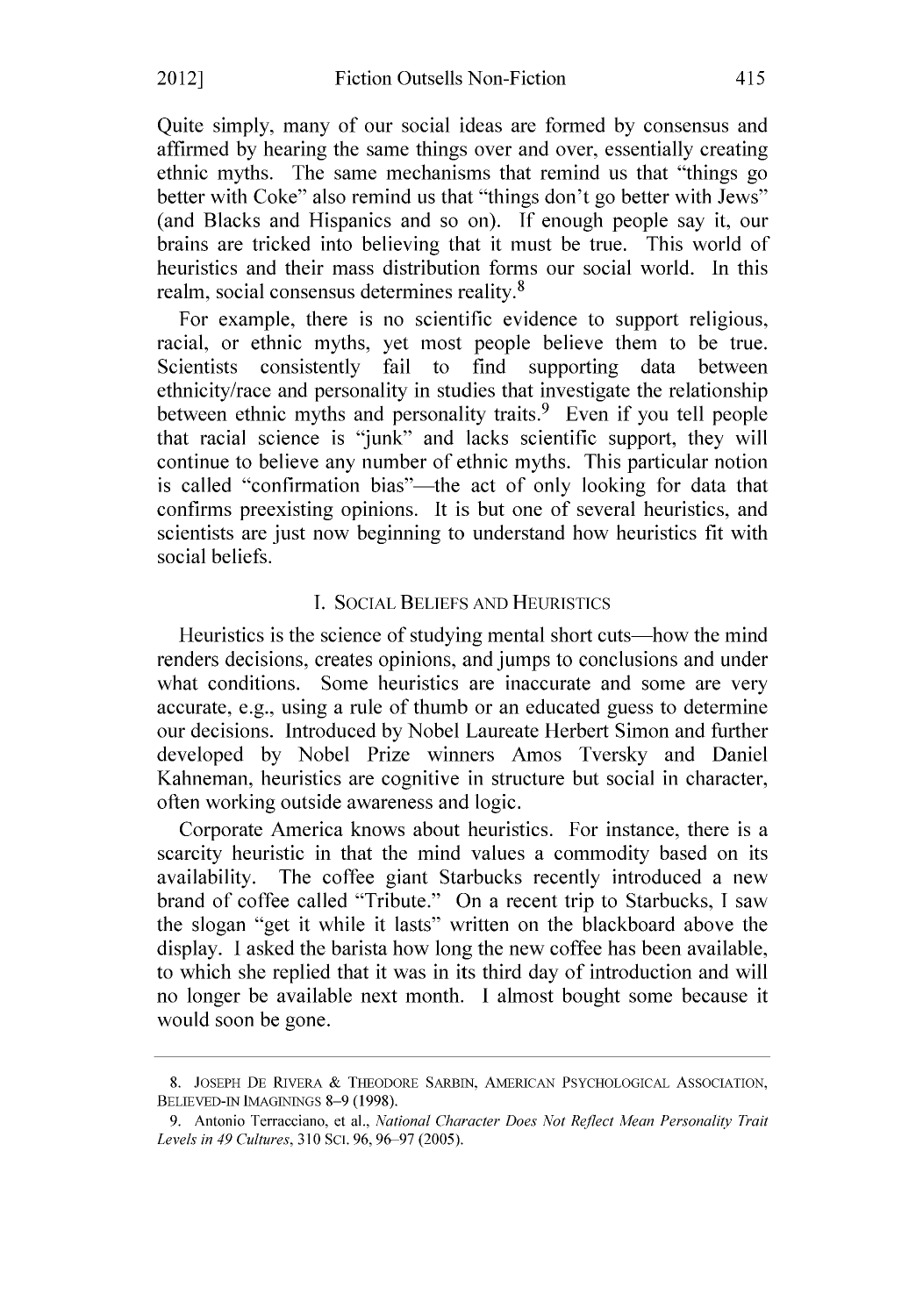Along similar lines, consumer researchers find that people will rate more expensive products more **highly** than less expensive ones. This phenomenon holds true even when researchers switch prices and brands and place a high price on an inexpensive brand. In these experiments, people perceive the new higher priced product as superior, even when they witnessed the switch.

**A** more commonly known heuristic is the "halo effect," or the tendency for a person's positive perceptions to spill over into reality. For example, teachers tend to rate attractive students as brighter and assign them better grades than unattractive students. Students follow suit when evaluating teachers. Jurors and judges do the same in a courtroom. But the opposite is also true in a "reverse halo effect."

Lisa Feldman Barrett, professor of psychology at Northeastern University, is part of a team that studied how gossip affects not only what we know about an unfamiliar person but how we feel about them.<sup>10</sup> The team demonstrated that getting secondhand information about a person can have a powerful effect.<sup>11</sup> But Barrett and her team wanted to answer another question: once hearsay has predisposed us to see someone in a certain way, is it possible that we literally see them differently? The short answer is yes.<sup>12</sup>

The team brought in volunteers and had them look at faces paired with gossip.<sup>13</sup> Some of these faces were associated with negative gossip, such as "threw a chair at his classmates."<sup>14</sup> Other faces were associated with more positive actions, such as "helped an elderly woman with her groceries."<sup>15</sup> The researchers then looked to see how the volunteers' brains responded to the different kinds of information.<sup>16</sup> They did this **by** showing very different images to the left and right eyes of each person.17 One eye might see a face, while the other eye would see a house.<sup>18</sup> The human brain can only handle one of the images at a time, and it tends to linger on the one it considers more important.<sup>19</sup> The volunteers' brains were most likely to fix on faces associated with

- 14. *Id.*
- *15. Id.*
- **16.** *Id.*
- **17.** *Id.*
- **I8.** *Id.* **19.** *Id*

**<sup>10.</sup>** Bruce Bower, *Eyes Take Gossip to Heart,* **SC. NEWS** (May **19, 2011).** http://www. sciencenews.org/view/generic/id/74498/title/Eyes take gossip to heart.

**<sup>11.</sup>** *Id.*

<sup>12.</sup> *Id.*

**<sup>13.</sup>** *Id.*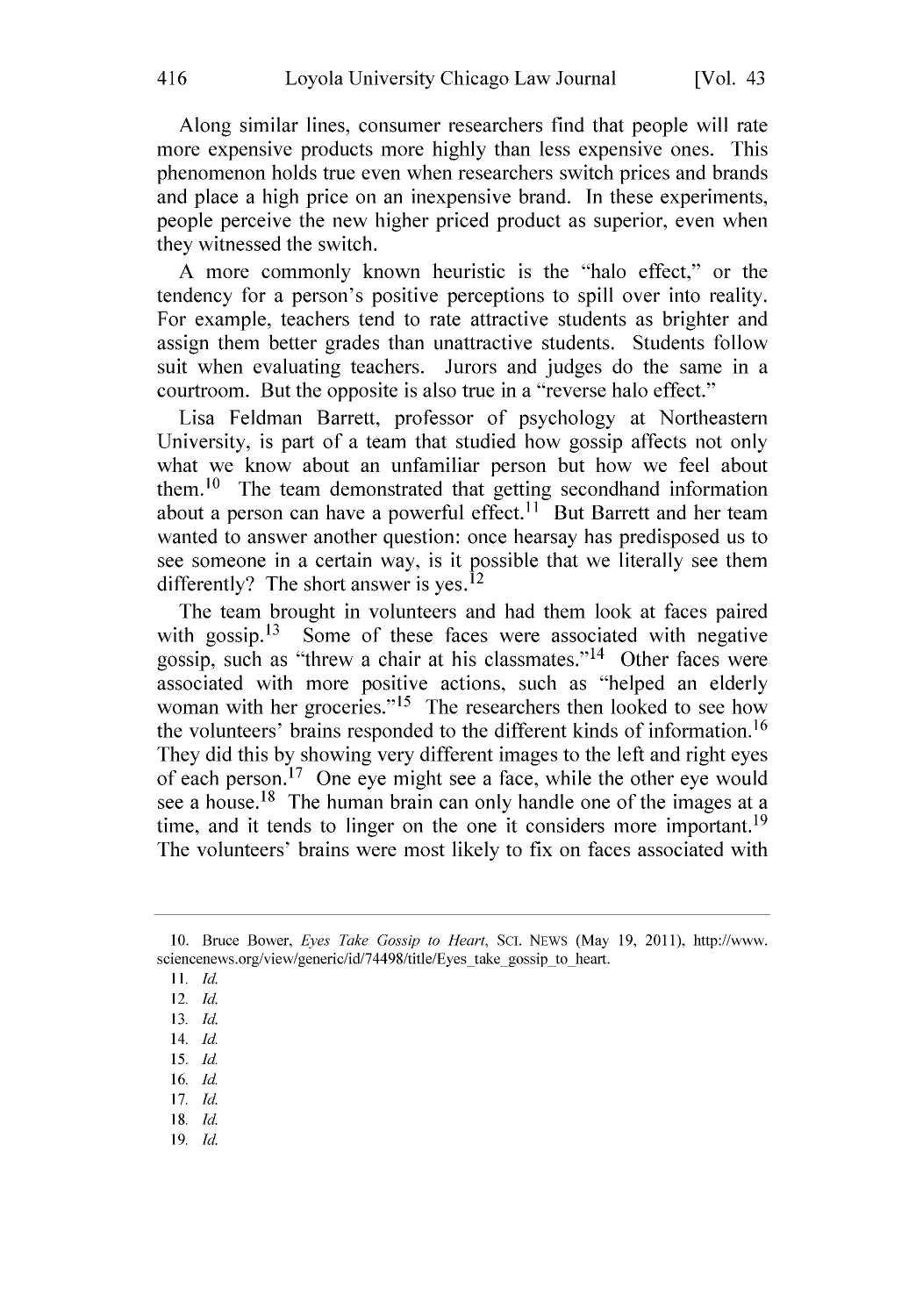negative gossip.<sup>20</sup> This response suggests that we are hardwired to pay more attention to a person if someone tells us they are dangerous, dishonest, or unpleasant.

Researchers found similar results in a potato chip study conducted in Poland.<sup>21</sup> Polish school children were handed three bags of potato chips: the first was marked Dutch, the next was marked Austrian, and the third was emblazoned with the Star of David.22 Children ate the chips and were asked which tasted better.<sup>23</sup> Overwhelmingly, they claimed that the Dutch chips tasted the best, followed **by** the Austrian chips.24 The least tasty chips were in the bags marked with the Jewish label.<sup>25</sup> The chips in each bag were identical.<sup>26</sup> Other heuristics follow below.

During normal decision-making, *anchoring* occurs when individuals overly rely on a specific piece of information to govern their thought process.<sup>27</sup> Once the anchor is set, there is a bias toward adjusting or interpreting other information to reflect the "anchored" information. Through this cognitive bias, the first information learned about a subject or, more generally, information learned at an early age, can affect future decision-making. For example, a person purchasing an automobile may focus on the odometer reading and model year—the information he or she is first exposed to—and use those criteria for evaluating the car value, rather than engine or transmission maintenance.

*The availability heuristic28* functions along the lines of "it must be important if **I** am thinking about it." Media coverage often helps fuel this type of bias with its widespread and extensive coverage of some events, and limited coverage of more routine, less sensational events. For example, when asked to rate the probability of a variety of causes of death, people often rate more newsworthy events as more likely because they can more readily recall them.

<sup>20.</sup> *Id.*

<sup>21.</sup> M. Czyzewska. Koncepcja Natury Ludzkiej a Gotowosc do Zachowaii Antysemickich [The Concept of the Human Nature and the Readiness for anti-Semitic Behavior] (1994) (unpublished M.A. thesis, University of Wroclaw) (on file with author).

<sup>22.</sup> *Id.*

**<sup>23.</sup>** *Id.*

<sup>24.</sup> *Id.* **25.** *Id.*

**<sup>26.</sup>** *Id.*

**<sup>27.</sup>** *See* SusAN T. FISKE *&* **SHELLEY E.** TAYLOR. SOCIAL COGNITION **173** (2008) (stating that people reduce ambiguity **by** starting with a reference point, or anchor, and making adjustments to reach a conclusion).

**<sup>28.</sup>** *Id.* at **167-69.**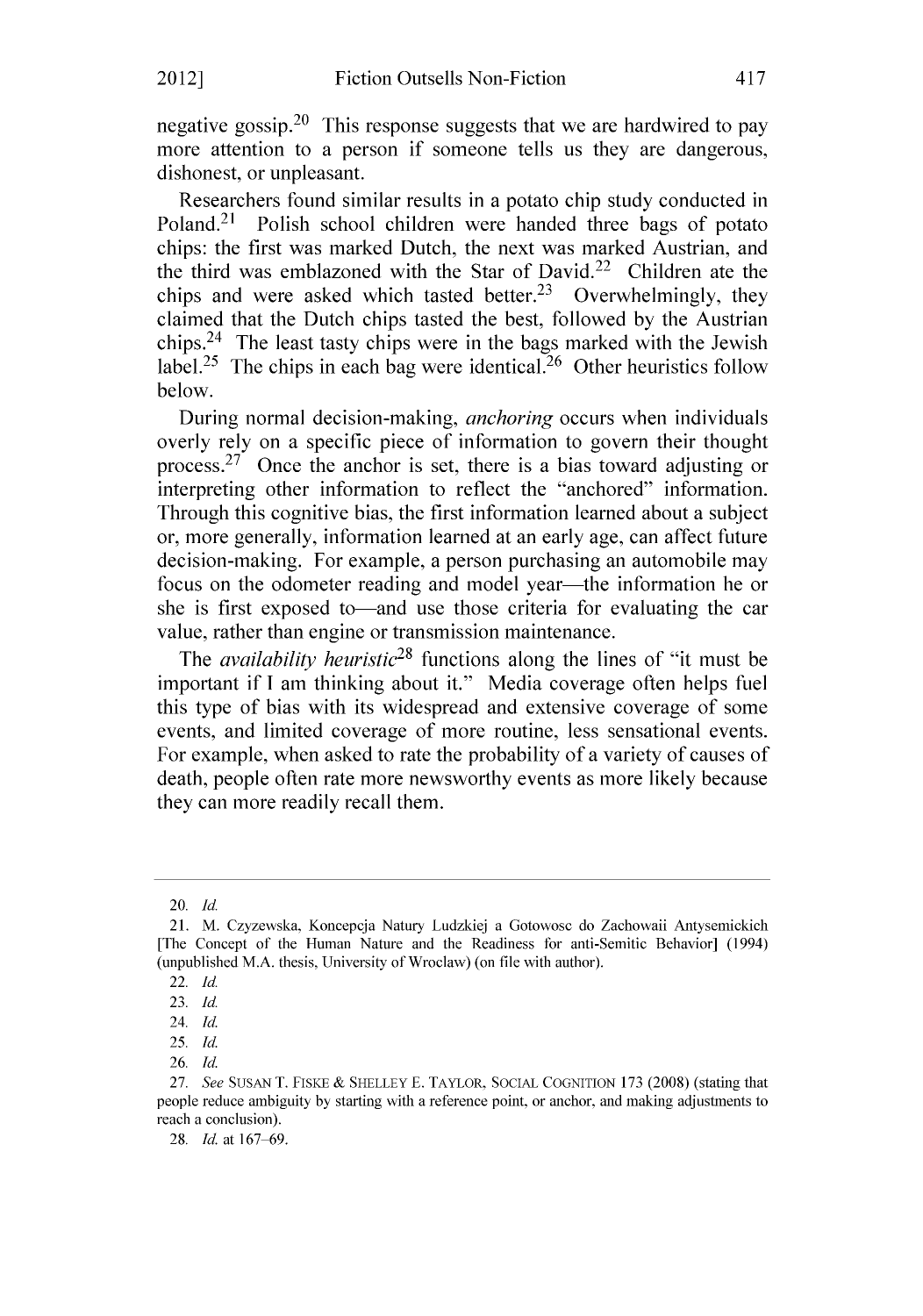*The representativeness heuristic* is a psychological term where people judge the frequency of a hypothesis **by** considering how closely the hypothesis resembles available data.29 This can result in neglecting relevant base rates. Along similar lines is the *recognition heuristic,* where one of two identified objects has a higher value.<sup>30</sup> In causal reasoning, these heuristics lead to a bias toward the belief that causes and effects will resemble one another.

*Naive diversification* occurs with consumer decisions. 31 Researchers showed that when people have to make simultaneous choices, they tend to seek more variety than when they make sequential choices. That is, when asked to make several choices at once, people tend to diversify more than when making the same type of decision sequentially.<sup>32</sup>

*Commitment escalation* is used to describe poor decision-making due to a previous investment,  $33$  e.g., the decision to invade Iraq, where dollars spent and lives lost justify continued involvement. Alternatively, a situation in which people can make irrational decisions based upon rational decisions in the past and justify actions already taken may illustrate the *irrational heuristic.34*

An emotions that influences a decision is called an *affect heuristic.35* Simply put, it is a rule of thumb that causes people to act contrary to logic or self-interest. For example, the words "Jews" or "Blacks" trigger a negative effect, while the word "love" generates an effect of affection and comfort. Good or bad effects bias our decisions.

*Social proof is* another phenomenon where people assume the actions of others reflect correct behavior.<sup>36</sup> This heuristic is more obvious in ambiguous social situations where people are unable to determine the appropriate mode of behavior. It is driven **by** the assumption that surrounding people possess more knowledge about the situation. One

**<sup>29.</sup>** *Id.*

*<sup>30.</sup> See* HANDBOOK OF **SOCIAL** PSYCHOLOGY *253* (Susan T. Fiske et al. eds.. 5th ed. **2009)** (stating that a person will confer a higher value on the option he or she recognizes the most).

*<sup>31.</sup> See* Shlomo Benartzi **&** Richard H. Thaler, *Naive Diversification Strategies in Defined* Contribution Saving Plans, **91** Am. **ECON.** REv. **79, 79** (2001) (discussing how individuals make decisions based on confused notions of diversification).

**<sup>32.</sup>** Itamar Simonson, *The Effect of Purchase Quantity Timing in Variety-Seeking Behavior,* **27 J.** MARKETING RES. *150, 150-51* **(1990).**

*<sup>33.</sup> See* DOMINIK STEINKIUHLER, DELAYED **PROJECT** TERMINATION **IN** THE **VENTURE** CAPITAL **CONTEXT: AN** ESCALATION OF **COMMITMENT** PERSPECTIVE *52* (2010) (defining commitment escalation as "an increase in resources committed to a project in the face of negative feedback").

*<sup>34.</sup> See* JOHN ROBERT ANDERSON. THE **ADAPTIVE** CHARACTER OF **THOUGHT 33 (1990)** ("[T]here is no reason why normatively irrational heuristics cannot be adaptive.").

*<sup>35.</sup>* HANDBOOK OF **SOCIAL** PSYCHOLOGY, *supra* note **30,** at *554.*

**<sup>36.</sup>** *Id. at* **41.**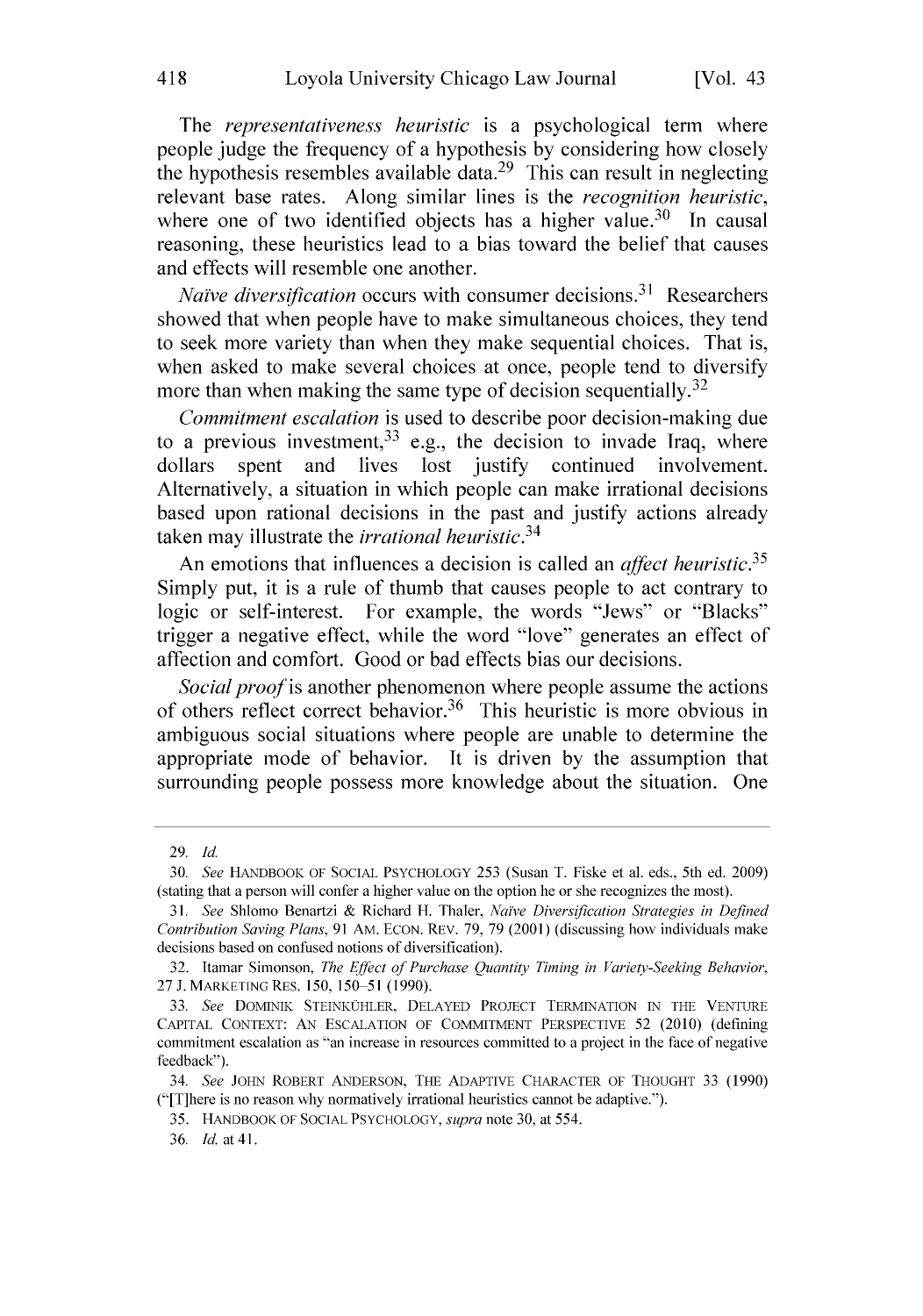can see the effects within large groups where people conform to choices that may be right or wrong. This is sometimes known as the "bandwagon effect" or "herding." Social proof can cause people to converge too quickly on a choice, as they look to others for cues concerning the socially correct behavior.

*The simulation heuristic* occurs when people determine the likelihood of an event based on how easy it is to recall the event.<sup>37</sup> As a result, people have greater regret over missing outcomes that are easier to imagine. Specifically, the *simulation heuristic* is defined **by** substituting normal antecedent events for exceptional ones.<sup>38</sup>

*The contagion or contamination heuristic* leads people to avoid contact with people or objects viewed as "contaminated" **by** previous contact with someone or something viewed as bad or, less often, to seek contact with objects that have been in contact with people or things considered good.<sup>39</sup> For example, we view a person who has touched a diseased person as likely to carry the disease (like the childhood fear of "cooties"). As a result, individuals take preventative measures such as crossing fingers or presenting lucky charms to avoid contact and block the imaginary negative spells or enhance God or good forces.

The key to understanding the psychology of hate beliefs is threat. As social animals, we are built to determine friend or foe status and react naturally with a fight or flight response. Hate speech simply reinforces our readiness to act. **All** the social fears lay dormant, keeping vigil for the pending attack that we organize **by** tribe. To illustrate these social fears, one merely needs to ask oneself the following questions:

Who is the group that causes all the crime?

Who is the group that transmits **AIDS/HIV?**

Who is the group that steals your money?

There are well-established social answers to these questions. These social answers are so widespread that what started as ethnic rumors are now considered established facts. Soon, social saturation, or a tipping point, occurs where *everyone knows* that so and so is from *that group,* and this association explains his or her behavior or what he or she is truly thinking inside.

**<sup>37.</sup>** FiSKE **&** TAYLOR. *supra* note **27,** at **170.**

**<sup>3</sup>** *8. Id.*

**<sup>39.</sup> THOMAS GILOVICH, DALE** W. GRIFFIN **& DANIEL KAHNEMAN, HEURISTICS AND BIASES:** THE PSYCHOLOGY OF **INTUITIVE JUDGMENT 201-03** (2002).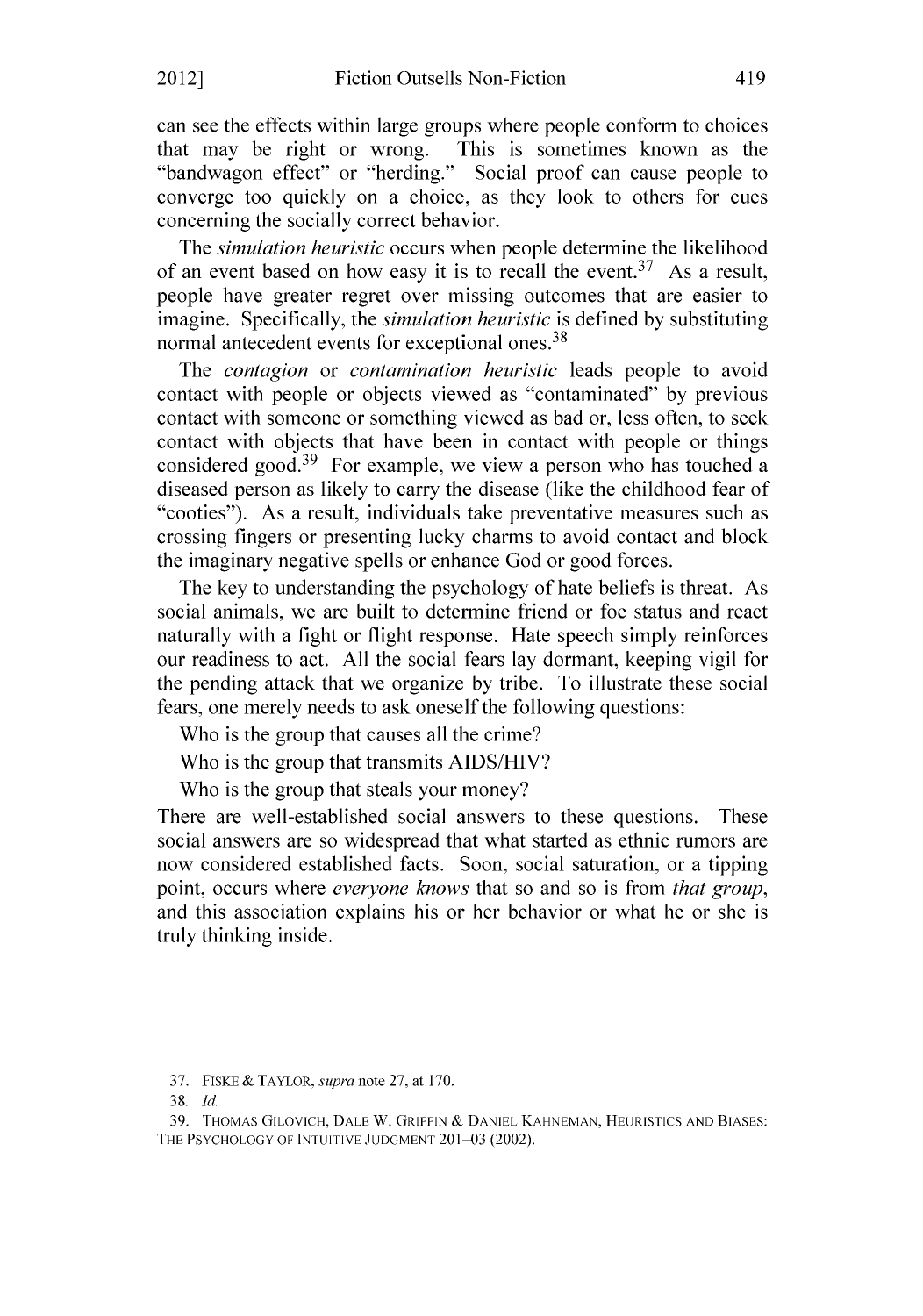#### **II. SOCIAL** BELIEF **TRANSMISSION AND** DISTRIBUTION

There is a second, more pragmatic part to understanding hate beliefs. After these beliefs form, individuals have to advertise and distribute them to the consumer or audience. The average **U.S.** consumer is exposed to about 1000 commercials per day.<sup>40</sup> To further assess if something is real, we verify it through others. Other commercials validate or invalidate our experience. The tendency to believe everything, and only later decide what to keep, reject, or live with as fantasy, is part of our natural make-up.<sup>41</sup> Once a belief becomes socially represented, the excitement level it causes determines its popularity. For the most part, the same less-than-rigorous standard as rumors determines our social beliefs. The process is simple: someonea sender of the message—says it once. The message is "hot" in that it emotionally threatens or disturbs the sender. Then, an audience or member of an out-group receives the message and repeats it over and over. Past a certain point, there is a tipping point, or social saturation, and the message—whether real or not—achieves social truth status. It is a closed loop system of distribution unaffected **by** reality:

| $SENDER \rightarrow$ | MESSAGE $\rightarrow$                                               | <b>RECEIVER</b> |
|----------------------|---------------------------------------------------------------------|-----------------|
| ᠰ                    |                                                                     |                 |
|                      | SOCIAL TRUTH $\leftarrow$ SOCIAL SATURATION $\leftarrow$ REPETITION |                 |

Like rumors, we spread popular social beliefs and accept them "not because they are true, but because they are popular."<sup>42</sup> Reality does not determine the popularity of rumors, but rather the repetition of rumors and the number of people who believe them to be true. Perhaps the most frightening words ever written are the truest, in that people 'engage in action on the basis of imaginations to which they assign the same degree of credibility as they do to perceptions of the 'real' world."<sup>43</sup> This means that socially there is very little objective realityonly agreed-upon beliefs that we more or less accept. We take a social belief and assign it a high or low credibility value, generally attained through social consensus and later culturally reinforced. Western culture may rank UFOs and Loch Ness monsters low, but in general, we also rank the thought of Jews taking over the planet low. Muslim and Arab nations rank Western superstitions like UFOs and Loch Ness

<sup>40.</sup> BOB M. FENNIS **& WOLFGANG** STROEBE, THE PSYCHOLOGY OF ADVERTISING 2 (2010).

<sup>41.</sup> **STEVEN** K. BAUM, **ANTISEMITISM EXPLAINED 30 (2011).**

<sup>42.</sup> **JEAN-NOEL** KAPFERER, RUMORS 4 **(1990).**

<sup>43.</sup> **DE** RIVERA **&** SARBIN, *supra* note **8,** at xi.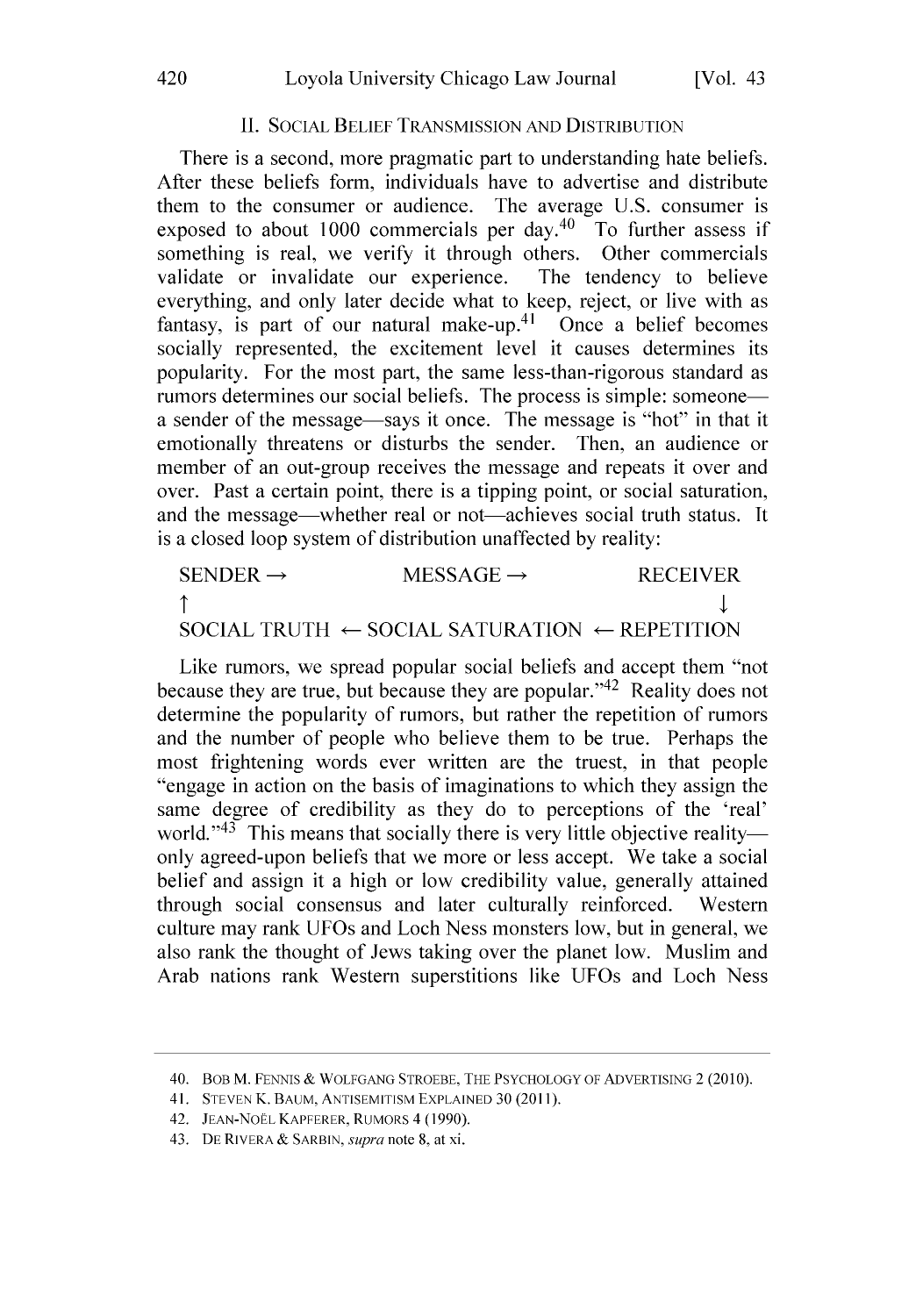monsters low, while anti-Semitic beliefs are double to triple the rates present in the West.<sup>44</sup>

Does the truth eventually prevail? Well, maybe—at least some truths do. Given that some people and cultures are more gullible than others, what separates the fit from the unfit social belief for the average person? "It is somewhat perplexing," one researcher notes, "to see how, once planted, despite official denials, false information circulates and gains such high a degree of popular acceptance." $45$ 

Kimberlee Weaver and her colleagues at Virginia Polytechnic Institute have also observed this phenomenon and concluded that hearing the same thing from one source can have the same effect as hearing that thing from many different people. Effectively, the brain gets tricked into thinking it has heard a piece of information from multiple, independent sources, even when it has not.<sup>46</sup> So we are prone toward those beliefs that we think have social consensus. These are the same principles scientists use to determine truth via the scientific method, viz., reliability (repetition) and validity (different circumstances yielding the same results).

Publicists often argue with their clients, insisting that bad news is better than no news at all. However, this sentiment may not be true. Denials inherently require repeating the bad information, which may be one reason they can, paradoxically, reinforce it. Repeating denials makes the information more accessible to memory. For a substantial number of people, the negation tag of a denial falls off with time; however, the absence of denial still leads to belief.<sup>47</sup> Even if you feel it is not true, the connection still occurs. Even when public accusations are met with silence, individuals more likely perceive them as true.<sup>48</sup>

Age also factors into the believe-it-or-not question. For instance, in one experiment at University of Michigan, researchers issued a health flyer from the Centers for Disease Control and Prevention **("CDC")** regarding flu vaccine myths. 49 It recited various commonly held views

<sup>44.</sup> Steven K. Baum **&** Jeffrey M. Rudski, *Anti-semitism and Superstition,* **23 J. CONTEMP. RELIGION 77, 83 (2008).**

*<sup>45.</sup>* **J. N.** Kapferer. *A Mass Poisoning Rumor in Europe, 53* PUB. OPINION **Q.** 467, 481 **(1989).**

<sup>46.</sup> Kimberlee Weaver et al., *Inferring the Popularity of an Opinion from its Familiarity: A Repetitive Voice* Can *Sound Like a Chorus,* **92 J.** PERSONALITY **& SOC.** PSYCHOL. **821, 821** 22 **(2007).**

*<sup>47.</sup>* NICHOLAS DIFONZo, THE WATERCOOLER **EFFECT** 143 **(2008).**

<sup>48.</sup> Donald L. Ferrin et al., *Silence Speaks Volumes: The Effectiveness of Reticence in* Comparison to Apology and *Denial for Responding to Integrity- and Competence-Based Trust* Violations, **92 J.** APPLIED PSYCHOL. **893,** 894 *95* **(2007).**

<sup>49.</sup> Norbert Schwarz et al., *Metacognitive* Experiences and the Intricacies of Setting People Straight: Implications for Debiasing and Public Information Campaigns, **39 ADVANCES IN** EXPERIMENTAL **SOC.** PSYCHOL. **127,** 147 *(2005).*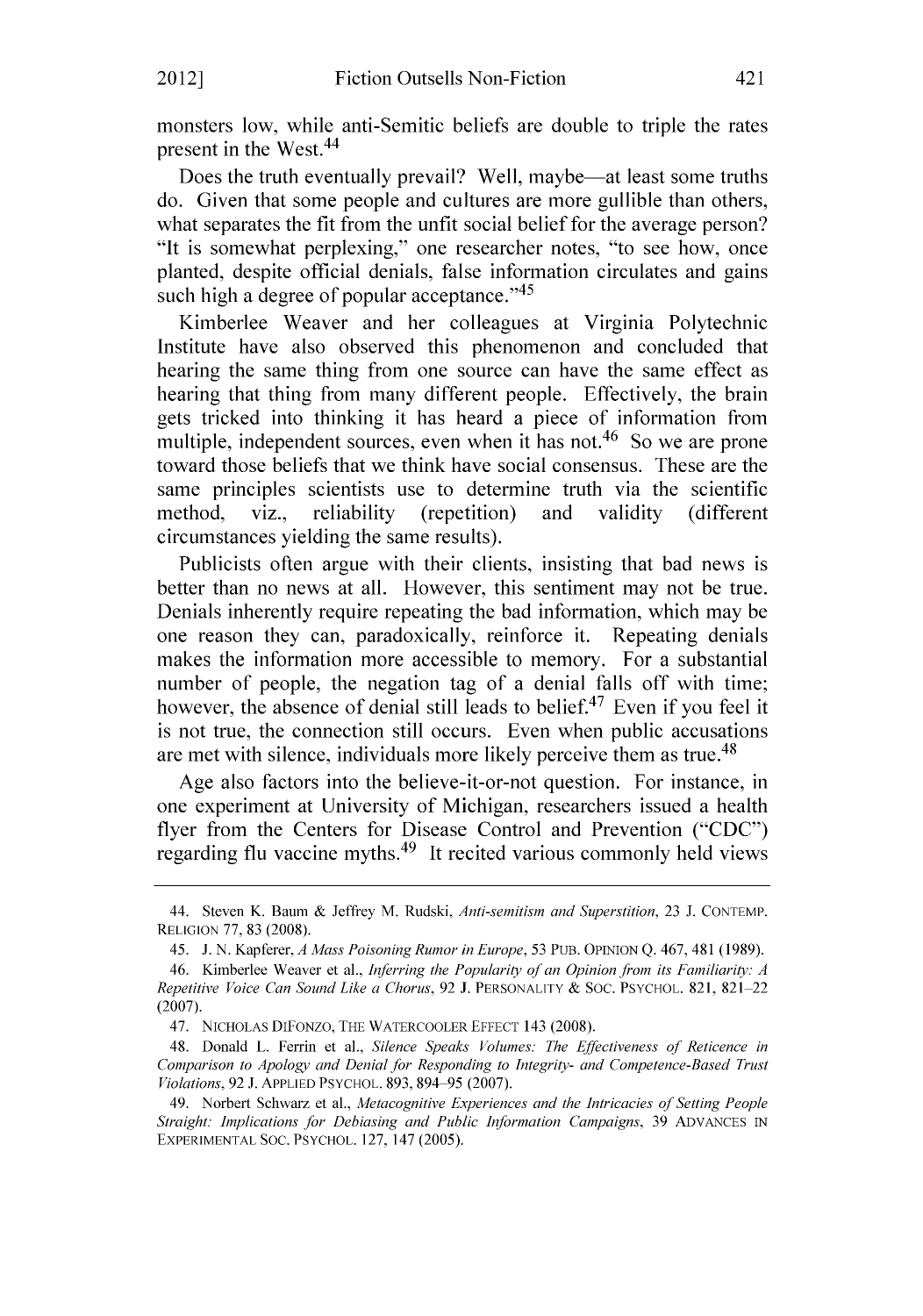and labeled them either "true" or "false." $50$  Among those identified as false were statements such as, "[t]he side effects are worse than the flu" and "[o]nly older people need the flu vaccine."<sup>51</sup> When University of Michigan social psychologist Norbert Schwarz and his colleagues had volunteers read the **CDC** flyer, they found that within thirty minutes, older people distorted twenty-eight percent of the false statements and recalled them as true.<sup>52</sup> Three days later, they recalled forty percent of the myths as factual.<sup>53</sup> Younger people fared better at first but after three days made as many errors as older people. Most troubling was that people of all ages now felt that the source of their false beliefs was the  $CDC<sup>54</sup>$ 

**A** belief is soon stamped in if more than one source repeats it. Nazi propagandist Joseph Goebbels observed that a source "must confine itself to a few points and repeat them over and over." Whether Nazi propaganda or public opinion, social truth is an agreed-upon idea repeated **by** multiple sources. With repetition, the social belief achieves sedimentation in our social mind.<sup>55</sup> Factors associated with belief credibility include source credibility, repetition, and other factors, for example, rumor importance, education, and lack of rebuttal. But source credibility may not be so important if the message is emotionally exciting or "hot." For messages to be "hot," three common denominators must be present: *conciseness, consistency* with what is socially known or expected, and the quality of being *crazy* or anxietyinducing.

#### III. **ADVANCED SOCIAL** WEAPONRY: THE **INTERNET**

The Internet can be used as a social weapon. For example, Internet bullying has been directly responsible for some suicides.<sup>56</sup> On a social level, we are still assessing the damage, but recruitment of extremists and tens of thousands of web pages dedicated to hate are part of the new legacy. The Internet is particularly problematic because we have created twenty-first century technology that transmits medieval messages of ethnic hate.

*<sup>50.</sup> Id.*

*<sup>51.</sup> Id.* at 148.

**<sup>52.</sup>** *Id. at* **150.**

*<sup>53.</sup> Id.*

<sup>54.</sup> *Id. at 151.*

*<sup>55.</sup>* JAMES ALFRED AHO, THIS **THING** OF DARKNESS: **A SOCIOLOGY** OF THE **ENEMY 27** (1994).

*<sup>56.</sup> See* **SHAHEEN** SHARIFF. CYBER **BULLYING: ISSUES AND SOLUTIONS** FOR THE **SCHOOL 9** (2008) ("[C]yber-bullying **.** . **.** has tragically taken the lives of many young people through suicide.").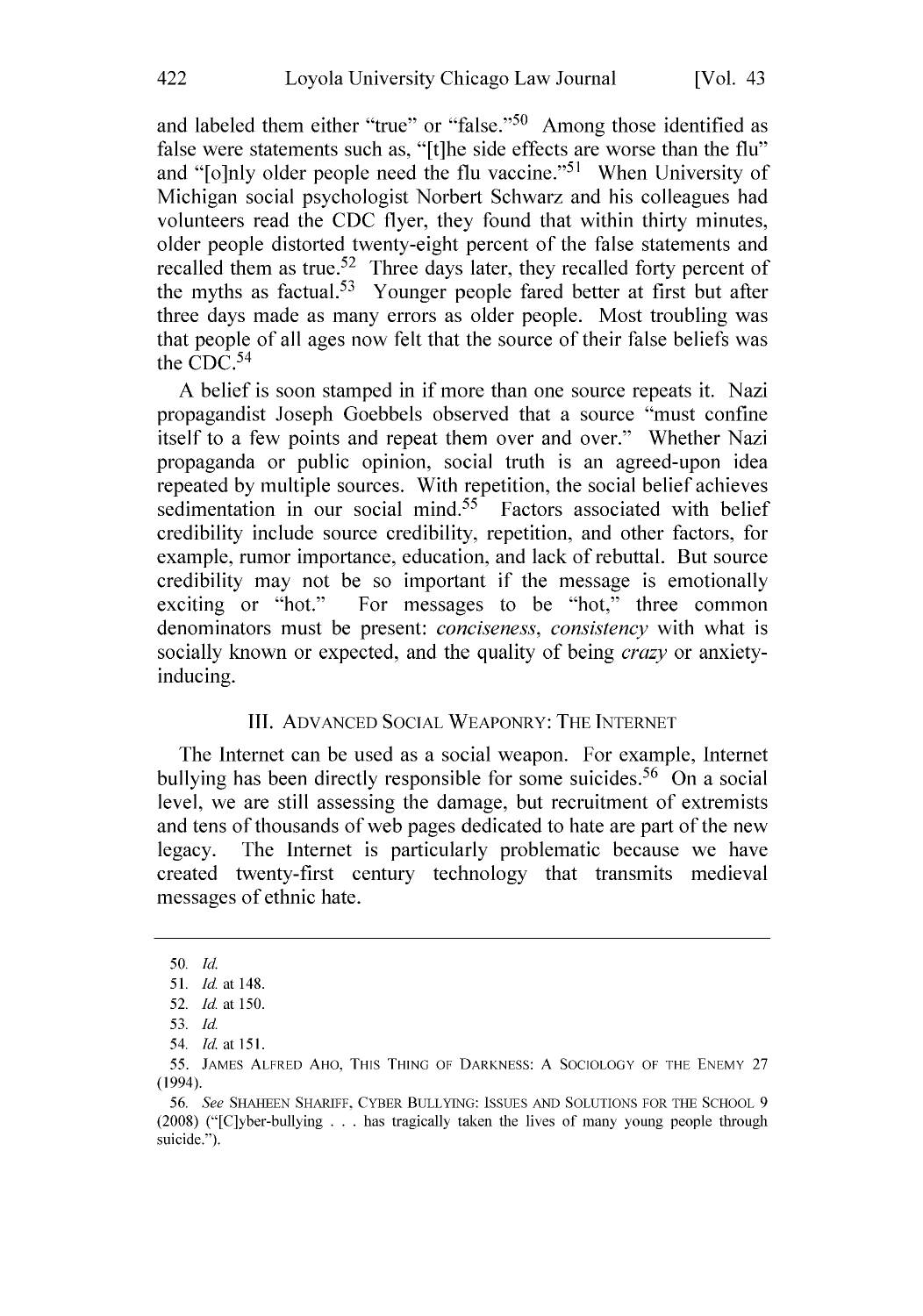Hitler once observed that propaganda was a "truly terrible weapon in the hands of an expert." But it causes plenty of negative consequences in the hands of amateurs as well. The following is an example of what transpires in the distribution of hate messages:

An anti-Semitic Islamic website, which police say is operated **by** a Toronto student on the run, is back on the Internet after a Canadian web-hosting provider shut it down earlier this year. Salman An-Noor Hossain, **25,** of Mississauga, operated a website called Filthy Jewish Terrorists and he and the site were the subject of a five-month investigation **by** the Ontario Provincial Police ["OPP"]. The site was shut down in March, and Hossain was suspended from York University as the OPP investigated him. But Hossain relaunched the anti-Semitic site, this time using a host in Switzerland. On [December 21, **2010],** Hossain posted a blog identifying himself as the operator of the relaunched site, and [sic] using the same design as the old one. He registered the new website with generic information, making it impossible to locate him. Last July [2010], the OPP said in a statement that Hossain "willfully promoted hatred and advocated genocide of the Jewish community." His website called for direct terrorist attacks. <sup>57</sup>

Recall that the formula for ethnic hate is quite simple: repeat the idea enough and people will believe it. Soon the idea becomes socially saturated and reaches a tipping point where *everyone knows the* fabrication to be "true." Discriminatory laws may follow, and calls for genocide can be in the offing. The fact that none of it is true does not seem to matter. The Internet's dark side globally propels Dark Age beliefs to millions at the click of a mouse. **By** one estimate, there are over **11,000** hate-based websites, social network pages, chat forums, and microbloggers.<sup>58</sup> The technology is all too accessible and the formula all too easy to follow—repeat the belief enough and surround yourself with like-minded listeners and people will accept it. The results of this can be deadly, as social beliefs and political words can pave a path to murder.

The Rwandan courts understand that words can kill. And now we know that cartoons can kill. Recall the global Muslim protests between September **30, 2005** and March **30, 2006 . . . .** The immediate payback for humiliating Islam was **5,000** Muslim immigrants taking to the streets in protest. Within hours, the ambassadors of eleven Muslims countries **.** . **.** complained about the cartoon in a letter to Prime Minister Anders Fogh Rasmussen. Labor

*58. Online Hate Sites Grow with Social Networks,* N.Y. TIMES BLOG (Mar. **16,** 2010, **9:28** AM), http://bits.blogs.nytimes.com/2010/03/16/online-hate-sites-grow-with-social-networks/.

*<sup>57.</sup> Anti-Semitic* Website *Back Online,* **CANADIAN** PRESS (Dec. 21, 2010). http://www.thestar.com/news/canada/article/910660--anti-semitic-website-back-online.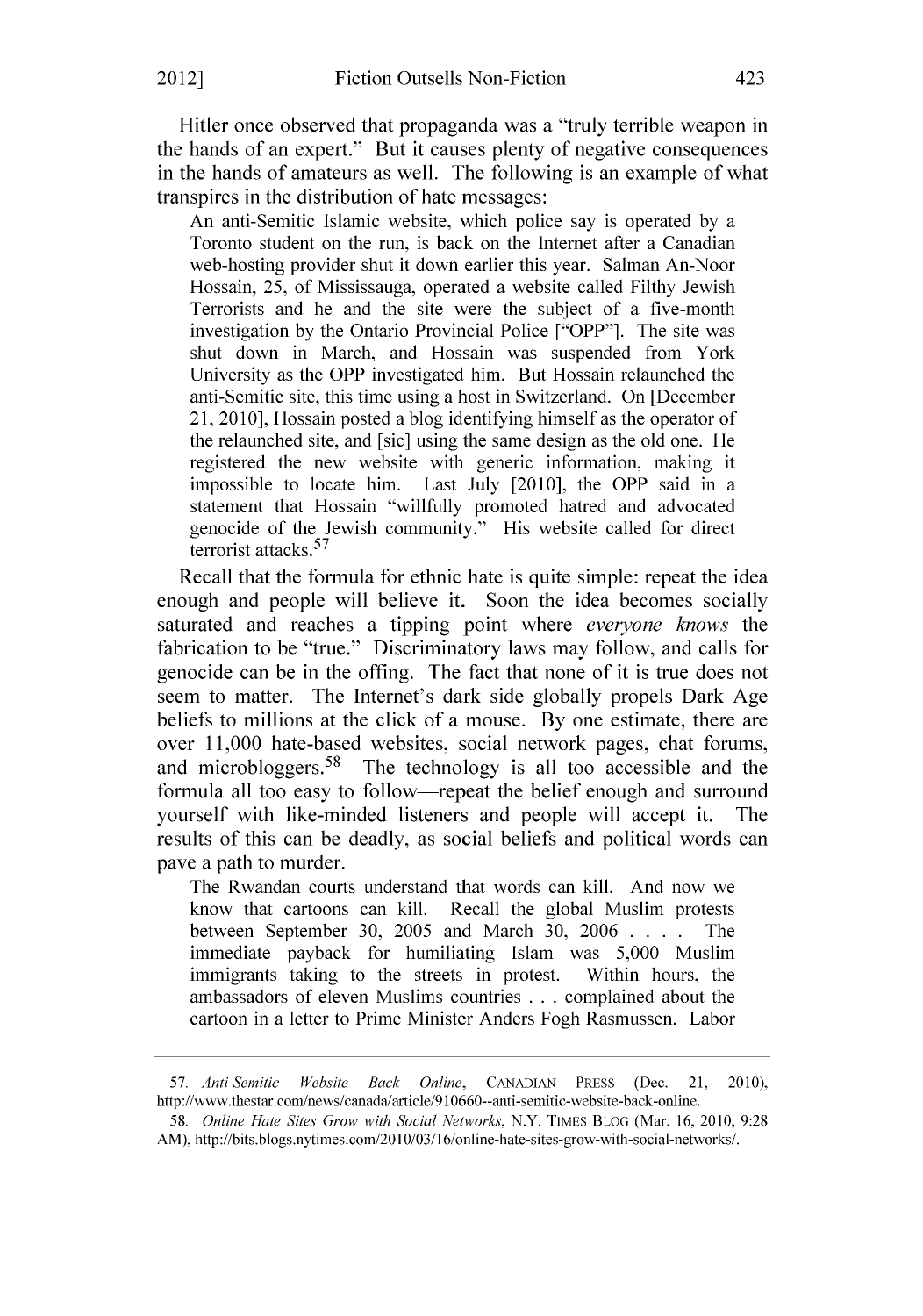strikes began in Pakistan and **by** January **2006,** a boycott of Danish products began. In Damascus, protesters torched the Norwegian embassy and buildings that housed the Danish, Swedish and Chilean embassies, along with the Danish General Consulate in Beirut. **. . .** Protests globally escalated for six months, culminating in **139** deaths.<sup>59</sup>

## IV. **SHOUTING** FIRE **ON A** CROWDED WEBSITE

Free speech principles do not appear to apply to the Internet. On the Internet, rational dialogue and academic debates are rare; hate material is softened to entice and win the war of words, ideas, and ideology; and confirmation bias—the heuristic that reaffirms what is already known dominates. One may try to replace "bad" web pages with "good" web pages, but research suggests that people will choose to seek the bad websites out and that few are interested in obtaining a balanced view. Hateful social beliefs will endure because as a species, we remain hopelessly more fascinated **by** the salacious than **by** the salubrious. <sup>60</sup>

Should there be limits to free speech? Some First Amendment scholars have suggested that some limits should be put into place.<sup>61</sup> But as First Amendment scholars are quick to point out, if criminalization is the magic pill, it comes with serious side effects.

Recently, European hate laws have been used to embolden Islamist ideology. **A** case in point includes the trial of Dutch parliamentarian Geert Wilders.<sup>62</sup> A Dutch court is prosecuting Wilders for incitement to hatred and discrimination for stating that the Koran should be banned. During this same period, there has also been prosecution for promoting hate in the Danish cartoon controversy. Presently, the nation of Jordan has indicted Danish cartoon artist Kurt Westergaard and is trying him *in absentia.63* Lars Hedegaard, president and founder of the Danish and International Free Press Societies, was convicted under Article **266b** of the Danish penal code and fined approximately **\$1000** for "hate speech," even though a month earlier he was acquitted of the same

*<sup>59.</sup>* **STEVEN** K. BAUM, THE PSYCHOLOGY OF **GENOCIDE 230-31** (2008).

*<sup>60.</sup>* **See** CHIP **HEATH & DAN HEATH, MVADE** TO STICK: WHY **SOME IDEAS** SURVIVE **AND** OTHERS **DIE** *5* **(2007)** (explaining why it is natural to easily remember a story about a stolen kidney while almost impossible to remember a story about a nonprofit's financial strategy).

*<sup>61.</sup> See, e.g.,* **ANTHONY** LEWIS, FREEDOM FOR THE **THOUGHT** THAT WE **HATE 167 (2008)** (suggesting that it might be appropriate to punish speech that encourages terrorist violence to an audience with people who are ready to act).

*<sup>62.</sup> Dutch MP Geert Wilders Back in Court Over Hate Speech.' BBC* NEWS EuR. (Feb. **7. 2011).** http://www.bbc.co.ul/news/world-europe-12380167.

*<sup>63.</sup> Jordan Begins Trial of Danish Mohammed Cartoonist,* STRAITS TIMES (Apr. *25,* **2011),** http://www.straitstimes.com/BreakingNews/World/Story/STIStory\_661044.html.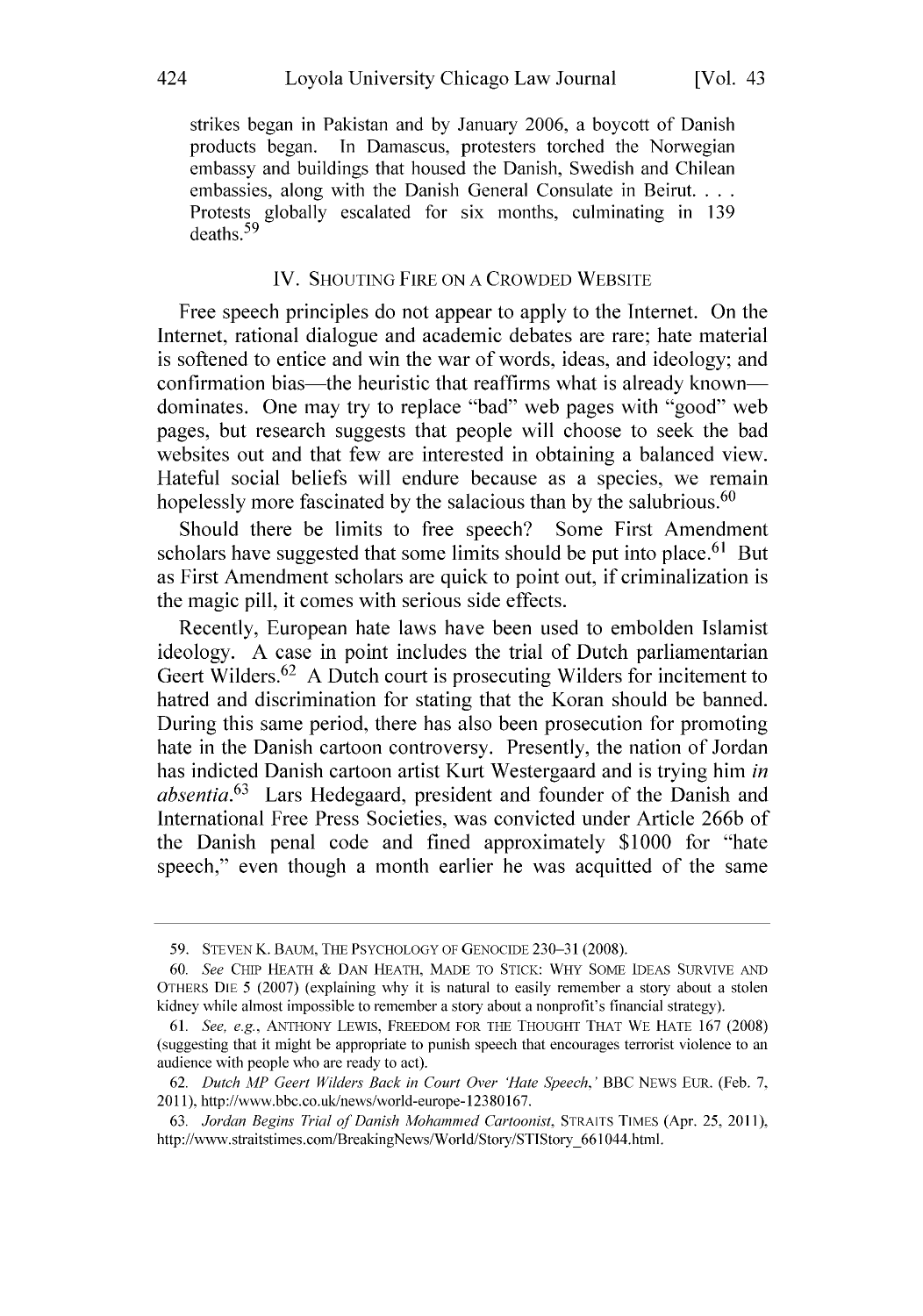charges. 64 During this period, an Austrian, Elisabeth Sabaditsch-Wolff, was fined approximately **\$660,** but could have received three years imprisonment for creating a series of seminars warning of the perils of Sharia law.<sup>65</sup>

Universities are also grappling with where to draw the line on free speech versus hate speech. Michigan State University shut down a fraternity after pledges wore T-shirts bearing anti-gay remarks, while Pennsylvania State University allowed a Palestinian student organization website to post anti-Semitic cartoons.<sup>66</sup> At Auburn University, students are fighting suspension for wearing blackface and Ku Klux Klan-style robes to fraternity parties.<sup>67</sup>

Is it free speech or unfettered advertising of hate speech? Do universities have the obligation to punish hateful speech if intolerance threatens students and their ability to learn? To that end, former University of California, Berkeley student Jessica Felber filed a lawsuit contending the university violated her civil rights when it did not protect her against attacks from a pro-Palestinian student.<sup>68</sup> The suit contends that the University of California, Berkeley financially supported Students for Justice in Palestine and an affiliate group, the Muslim Student Association, and tolerated its attacks on Jewish students expressing support for Israel.<sup>69</sup>

Schools will punish students or groups for certain speech **by** using anti-harassment policies or federal laws that guarantee students the right to a hostility-free learning environment. Almost all schools ban statements that threaten or encourage violence or attacks on individuals. They also outlaw statements that damage property, such as graffiti or vandalism. Many groups, including the American Civil Liberties Union and the American Association of University Professors, agree that education is the best solution to hate speech on college campuses. "The real danger is to students who are victimized **by** attacks." 70 There are of

**6 9.** *Id.*

<sup>64.</sup> Shame *On Denmark! Lars Hedegaard Found Guilty of Hate* Speech. **INT'L** FREE PRESS SoC'y (May **3, 2011),** http://www.internationalfreepresssociety.org/2011/05/president-of-thefree-press-society-lars-hedegaard-declared-guilty-of-racist-statements/.

*<sup>65.</sup> Law in Austria: Guilty for Questioning Islam.* **INT'L** FREE PRESS **Soc'Y** (Mar. **9. 2011).** http://www.internationalfreepresssociety.org/2011/03/law-in-austria-guilty-for-questioningislam/.

**<sup>66.</sup>** Sharon Terlep. *Campuses Must Walk a Fine Line on Free Speech.* **LANSING ST. J..** Apr. 21. 2002, at **Al.**

*<sup>67.</sup> Id.*

**<sup>68.</sup>** Frances Dinkelspiel, *Jewish Student Sues UC Berkeley Over Assault by Palestine Supporter.* BERKELEYSIDE (Mar. **7.** 2011. **12:19** PM). http://www.berkeleyside.com/2011/03/07/ jewish-student-sues-uc-berkeley-over-assault-by-palestine-supporter/.

*<sup>70.</sup> Universities Struggle with Free Speech, Hate Speech,* FREEDOM F. (Apr. **28,** 2002),